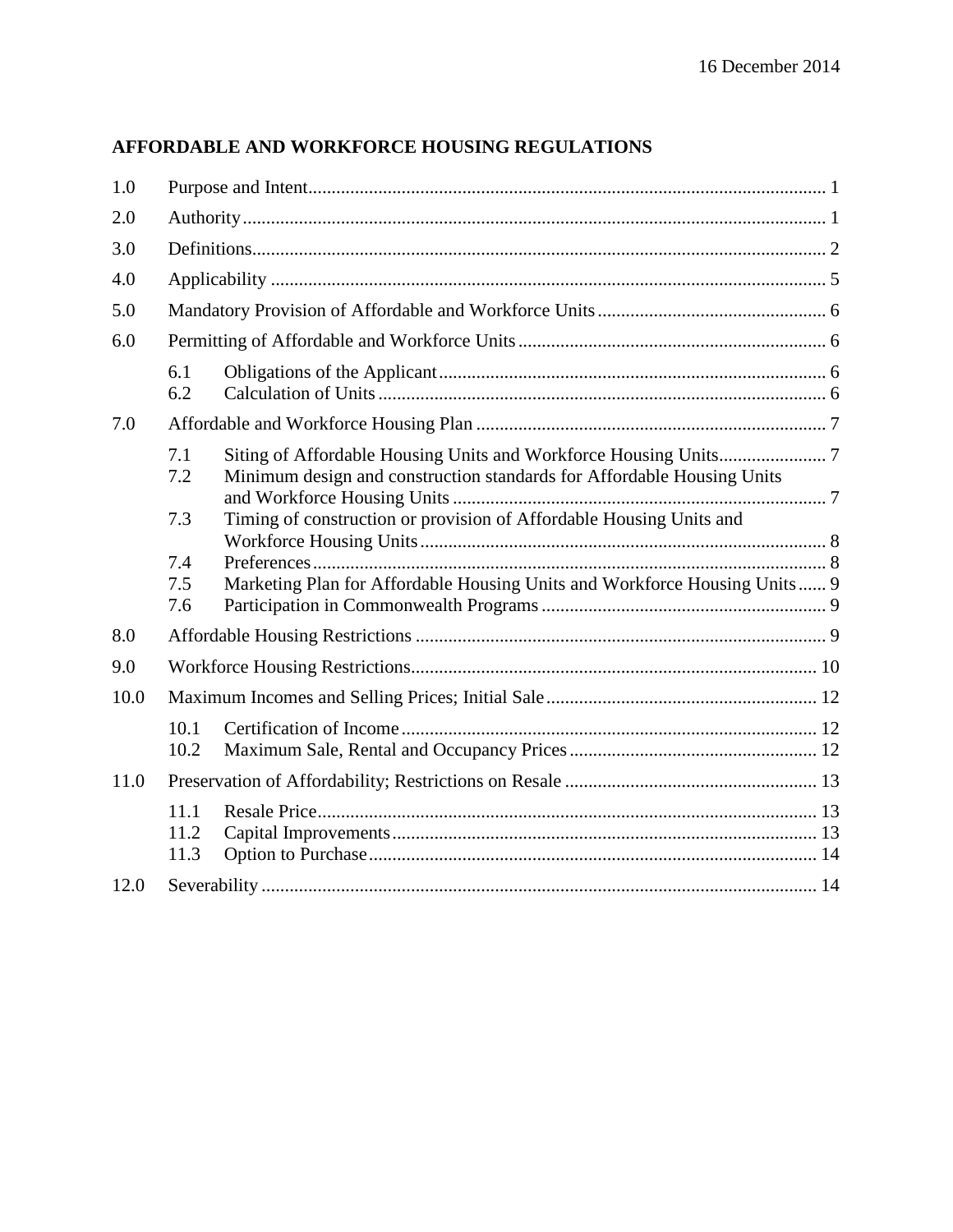# **AFFORDABLE AND WORKFORCE HOUSING**

#### **1.0 Purpose and Intent**

The intent of these regulations is to delineate the requirements pertaining to the provision of Affordable Housing (at or below eighty percent (80%) of Area Median Income) and Workforce Housing (above eighty percent (80%) and at or below one hundred twenty percent (120%) of Area Median Income) at the Naval Air Station ("NAS") South Weymouth in order to develop and maintain ten percent (10%) of the housing stock as reasonably priced for low-income households or moderate-income households.

#### **2.0 Authority**

These regulations ("Regulations") will be administered by the Southfield Redevelopment Authority (the "Authority") in accordance with the authority established in Chapter 291 of the Acts of 2014, as the same may now or hereafter be amended (the "Enabling Legislation").

The Special Permit Granting Authority shall ensure that all Affordable Housing and Workforce Housing requirements under these Regulations are met when issuing a Special Permit pursuant to **Section 11** of the Zoning and Land Use By-Laws for NAS South Weymouth ("Zoning Bylaws") or approving a Development Plan pursuant to **Section 13** of the Zoning By-Laws or, to the extent a development is the subject of a Site Plan Review as part of an approved Development Plan, when conducting Site Plan Review pursuant to **Section 12** of the Zoning Bylaws.

Furthermore, the Authority shall designate an agency, consultant or other agent to draft decisions and ensure that:

- A. Prices of Affordable Homeownership Units, Workforce Homeownership Units, Affordable Senior Homeownership Units and Workforce Senior Homeownership Units are properly computed;
- B. Rental rates of Affordable Rental Units, Workforce Rental Units, Affordable Senior Rental Units and Workforce Senior Rental Units are properly computed;
- C. Carrying charges of Affordable Senior Entry Fee Model Units and Workforce Senior Entry Fee Model Units are properly computed;
- D. Income eligibility of households applying for Affordable Housing and Workforce Housing is properly and accurately determined, as defined in the Affordable and Workforce Housing Plan (see **Section 7.0**);
- E. The Affordable and Workforce Housing Plan conforms to all requirements of these Regulations and fair housing laws and is properly administered;
- F. Sales and rentals are made to Eligible Households chosen in accordance with the Marketing Plan (see **Section 7.5**) for Affordable Housing Units and Workforce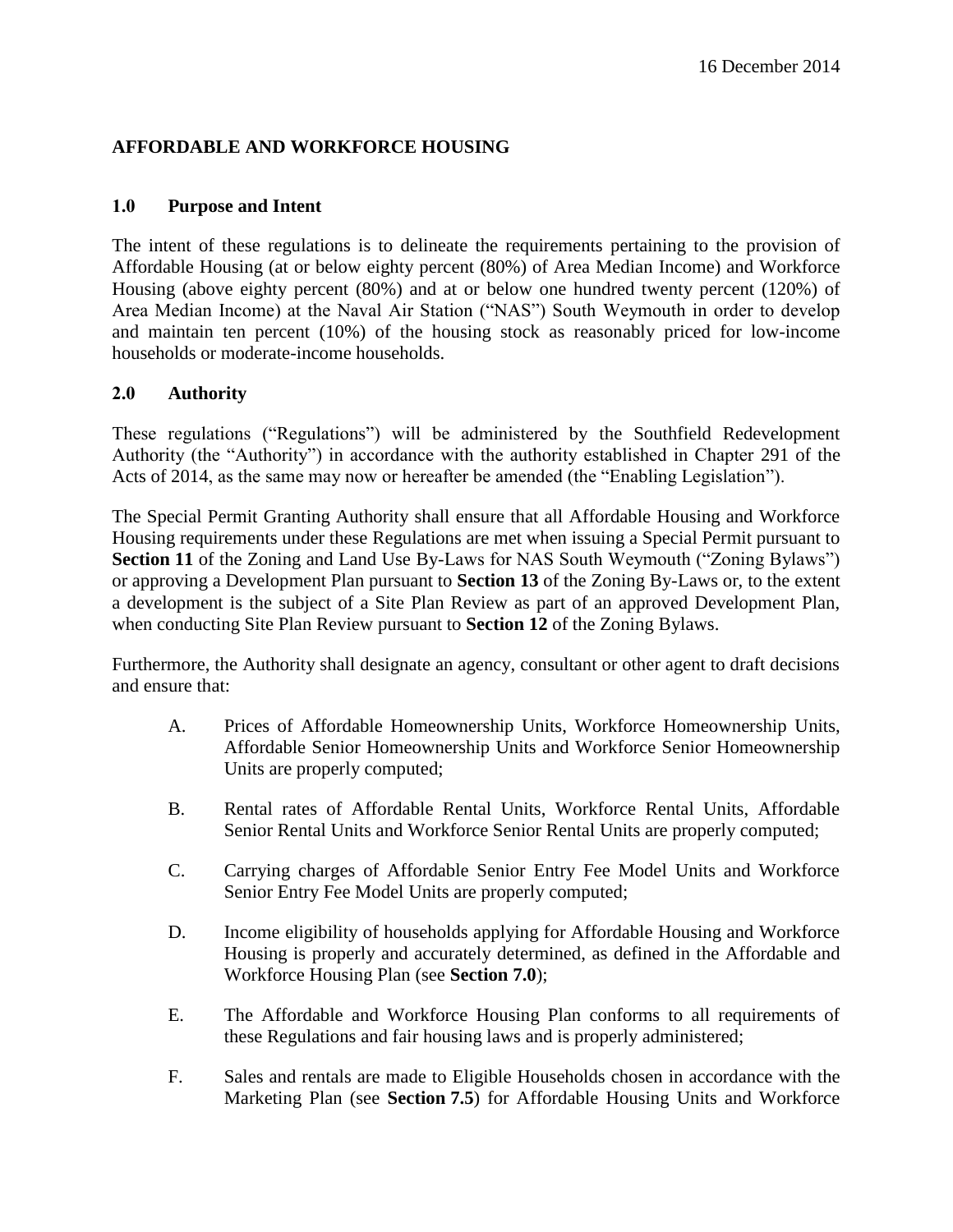Housing Units with appropriate unit size for each household being properly determined and proper preference being given, as determined in the Marketing Plan; and

F. Affordable Housing Restrictions and Workforce Housing Restrictions meeting the requirements of these Regulations are recorded at the applicable Registry of Deeds.

#### **3.0 Definitions**

AFFORDABLE AGE RESTRICTED UNITS: Affordable Senior Entry Fee Model Units, Affordable Senior Homeownership Units and Affordable Senior Rental Units.

AFFORDABLE AND WORKFORCE HOUSING PLAN: A plan, to be developed by the Authority, detailing how these Regulations will be implemented and monitored over time to ensure and maintain the appropriate percentage of Affordable Housing and Workforce Housing on NAS South Weymouth. This plan shall include, but is not limited to: minimum standards for Affordable Housing and Workforce Housing production; descriptions of the process for identifying Eligible Households, for certifying income and for allocating housing preferences; a Marketing Plan; and a model Affordable Housing Restriction and a model Workforce Housing Restriction.

AFFORDABLE HOMEOWNERSHIP UNIT: Affordable Housing required to be sold to an Eligible Household without regard for the age of any member of the Eligible Household.

AFFORDABLE HOUSING: Dwelling units available at a cost of no more than thirty percent (30%) of the gross annual income of households at or below eighty percent (80%) of the Area Median Income, adjusted for household size, as reported by HUD. For Affordable Rental Units and Affordable Senior Rental Units, such costs shall include rent, heat and utilities. For Affordable Homeownership Units and Affordable Senior Homeownership Units, such costs shall include principal, interest, real estate taxes, special assessments, insurance and condominium or homeownership association fees. For Affordable Senior Entry Fee Model Units, such costs shall include all monthly carrying charges, but shall not include amounts paid for supportive services, meals, or other optional services beyond basic housing costs.

AFFORDABLE HOUSING RESTRICTION: A deed restriction and other restrictions requiring long-term affordability of the Affordable Housing Unit that meets the requirements of **Section 8.0** of these Regulations.

AFFORDABLE HOUSING UNIT: Affordable Age Restricted Units and Affordable Non-Age Restricted Units.

AFFORDABLE INCOME: An individual or household earning at or below eighty percent (80%) of the Area Median Income, as reported by HUD.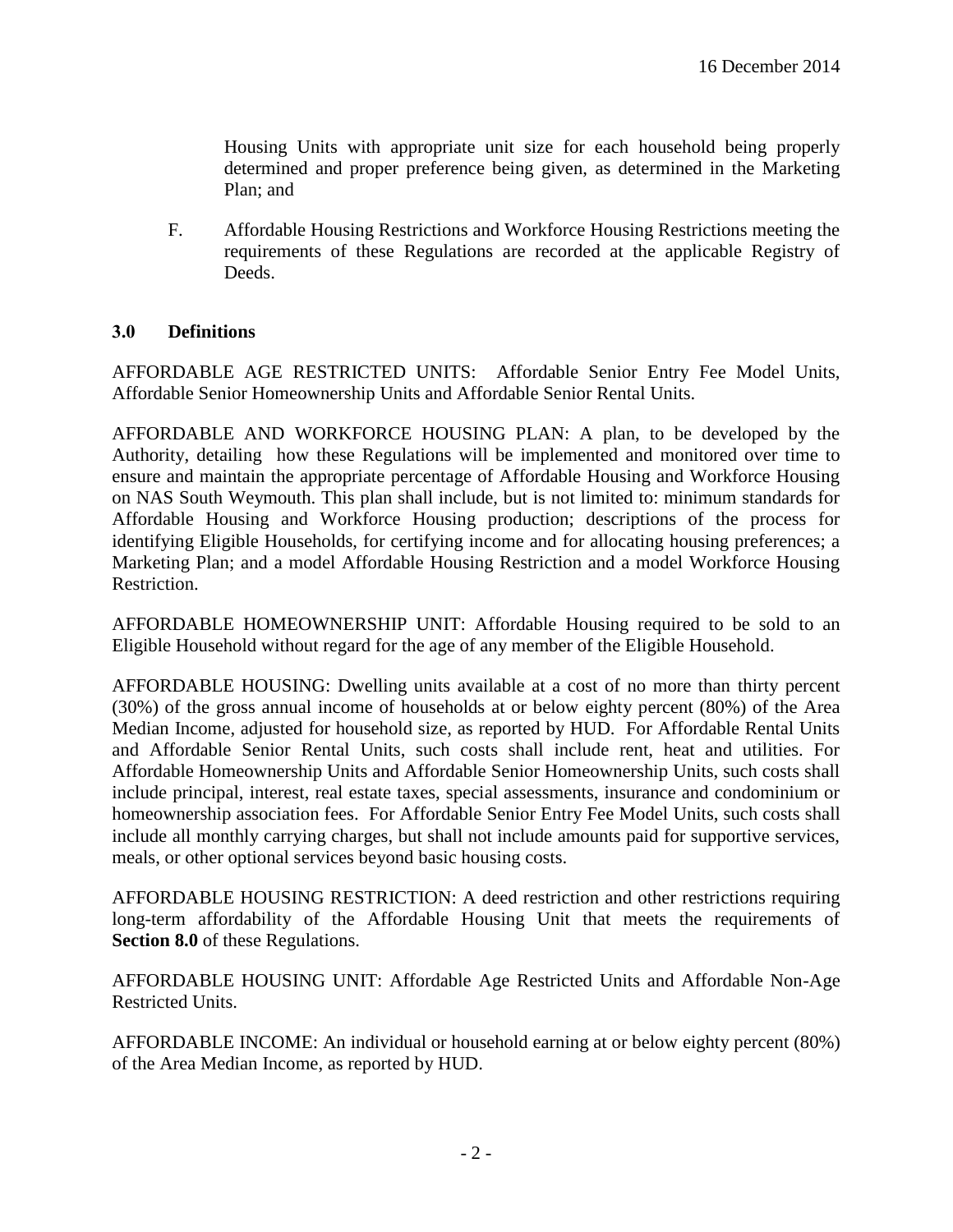AFFORDABLE NON-AGE RESTRICTED UNITS: Affordable Homeownership Units and Affordable Rental Units.

AFFORDABLE RENTAL UNIT: Affordable Housing required to be rented to an Eligible Household without regard for the age of any member of the Eligible Household.

AFFORDABLE SENIOR ENTRY FEE MODEL UNIT: Affordable Housing subject to the Senior Housing Age Restriction that is required to be occupied by an Eligible Household pursuant to the terms of a Membership Agreement.

AFFORDABLE SENIOR HOMEOWNERSHIP UNIT: Affordable Housing subject to the Senior Housing Age Restriction that is required to be sold to an Eligible Household.

AFFORDABLE SENIOR RENTAL UNIT: Affordable Housing subject to the Senior Housing Age Restriction that is required to be rented to an Eligible Household.

AGE RESTRICTED UNITS: Affordable Age Restricted Units and Workforce Age Restricted Units.

AREA MEDIAN INCOME (or AMI): The area median income calculated using Household Income from the Boston Primary Metropolitan Statistical Area ("PMSA"), as defined by HUD, and adjusted for household size**.**

CAPITAL IMPROVEMENTS: The documented necessary maintenance improvements made to an Affordable Homeownership Unit, Workforce Homeownership Unit, Affordable Senior Homeownership Unit or Workforce Senior Homeownership Unit, that if not done would compromise the structural integrity of the property, provided that such improvements are approved by the Authority or its agent and that the cost thereof is not previously included in the Resale Price for any prior sale of the unit and is not covered by any other fee.

ELIGIBLE HOUSEHOLD: An individual or household whose Household Income meets the Affordable Income or Workforce Income threshold, as applicable, as determined by HUD and adjusted for household size, with income computed using HUD's rules for attribution of income to assets.

HOUSEHOLD INCOME: The estimated gross income for all household members eighteen (18) years of age or older (with the exception of household members between eighteen (18) years of age and twenty-two (22) years of age who are fully matriculated college students), over a period of twelve (12) months, based on the current annualized gross amounts of income from any source, both taxable income and non-taxable income, including, but not limited to: earnings, overtime, IRA distributions, part-time employment, bonuses, dividends, interest, annuities, pensions, Veterans Administration compensation, gross rental or lease income, commissions, deferred income, welfare payments, social security benefits, disability payments, alimony, support payments, public assistance, sick pay, unemployment compensation, and income received from trusts, business activities, and investments. The following shall apply to Affordable Senior Entry Fee Model Units and Workforce Senior Entry Fee Model Units: (i) the calculation of Household Income shall include income computed using HUD's rules for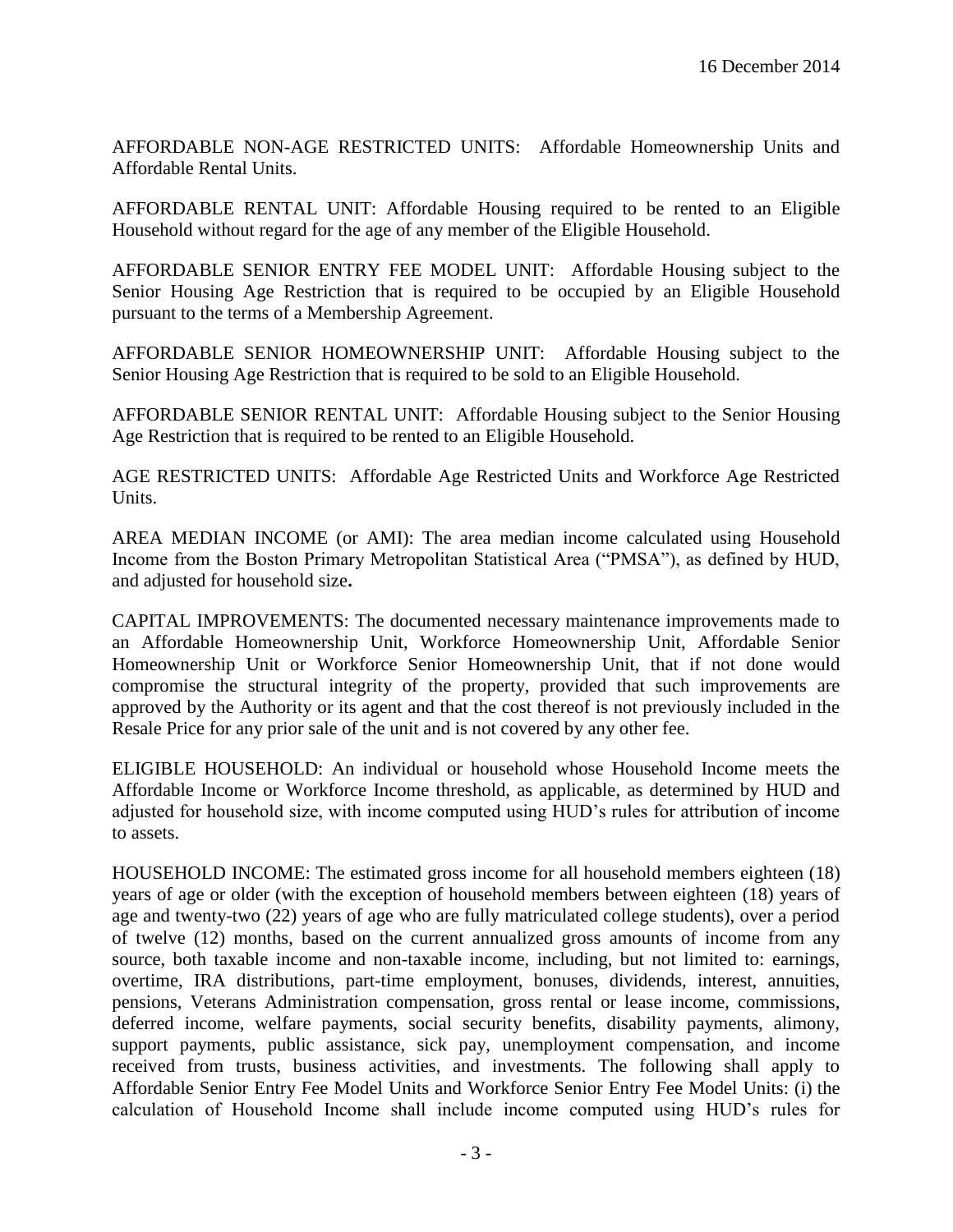attribution of income to assets on amounts paid as an entry fee at the imputed interest rate in effect at the earlier of the approval of the Special Permit or Site Plan approving the Senior Residence Community; and (ii) household size for the Eligible Household shall be calculated in accordance with Section 10.2(B) of these Regulations as in effect upon the date of the earlier of the approval of the Special Permit or Site Plan approving the Senior Residence Community. The Affordable and Workforce Housing Plan (see **Section 7.0**) shall specify the required documentation to establish Household Income.

HUD: Federal Department of Housing and Urban Development.

LOCAL INITIATIVE PROGRAM (or LIP): The Commonwealth of Massachusetts' Local Initiative Program.

MEMBERSHIP AGREEMENT: An agreement under which a resident may occupy an Affordable Senior Entry Fee Model Unit or a Workforce Senior Entry Fee Model Unit. The Membership Agreement requires, among other things, that the occupant pay a one-time entry fee and monthly carrying charges. The Membership Agreement shall provide that any monthly carrying charges are not greater than the amount permitted for a unit to be an Affordable Age Restricted Housing Unit or Workforce Age Restricted Housing Unit, as applicable.

NON-AGE RESTRICTED UNITS: Affordable Non-Age Restricted Units and Workforce Non-Age Restricted Units.

RESALE PRICE: The amount an Eligible Household may charge for the sale of an Affordable Homeownership Unit, Workforce Homeownership Unit, Affordable Senior Homeownership Unit or Workforce Senior Homeownership Unit.

RESIDENT: Any individual whose principal residence, (i.e. where he or she normally eats, sleeps and maintains his or her normal personal and household effects), is in the Town of Abington, the Town of Rockland, or the Town of Weymouth. The Affordable and Workforce Housing Plan (see **Section 7.0**) shall specify the required documentation to establish residency.

SENIOR HOUSING AGE RESTRICTION: Housing in accordance with M.G.L. c.151B, Section 4, Subsection 6 and intended for occupancy by persons having reached a minimum age of fifty-five (55) years or older. No more than one of the persons occupying a unit subject to a Senior Housing Age Restriction may be under fifty-five (55) years of age, exclusive of nurses or other persons licensed to provide health care services to the elderly occupants of said unit.

SENIOR RESIDENCE COMMUNITY: Shall have the meaning ascribed to such term in Section 5 of the Zoning By-Laws. A Senior Residence Community may contain any form of Age Restricted Unit.

WORKFORCE AGE RESTRICTED UNITS: Workforce Senior Entry Fee Model Units, Workforce Senior Homeownership Units, and Workforce Senior Rental Units.

WORKFORCE HOMEOWNERSHIP UNIT: Workforce Housing required to be sold to an Eligible Household without regard for the age of any member of the Eligible Household.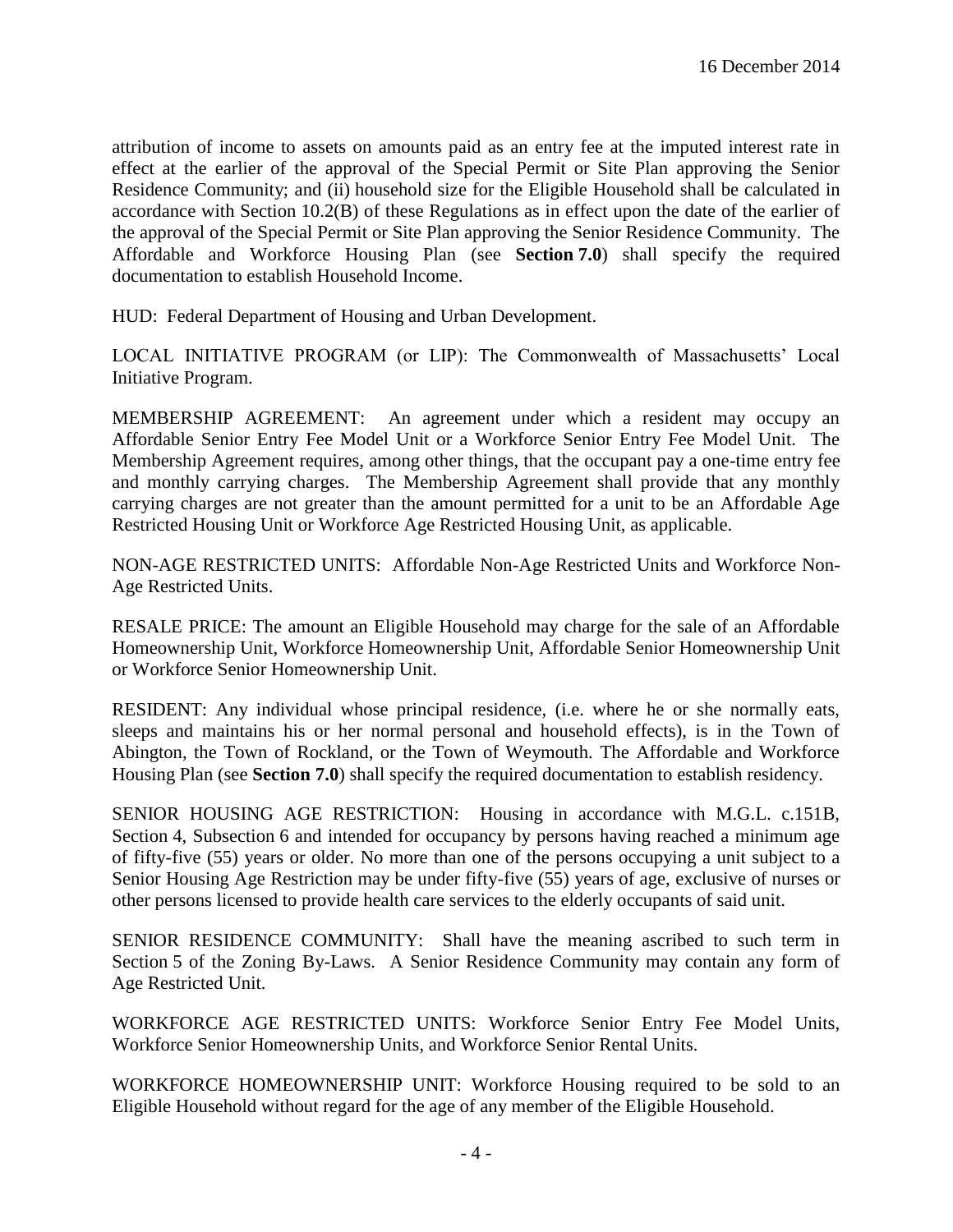WORKFORCE HOUSING: Dwelling units available at a cost of no more than thirty percent (30%) of the gross annual income of households above eighty percent (80%) and at or below one hundred twenty percent (120%) of the Area Median Income, calculated for the household, as reported by HUD. For Workforce Rental Units and Workforce Senior Rental Units, such costs shall include rent, heat and utilities. For Workforce Homeownership Units and Workforce Senior Homeownership Units, such costs shall include principal, interest, real estate taxes, special assessments, insurance and condominium or homeowner's association fees. For Workforce Senior Entry Fee Model Units, such costs shall include all monthly carrying charges, but shall not include amounts paid for supportive services, meals, or other optional services beyond basic housing costs.

WORKFORCE HOUSING RESTRICTION: A restriction or set of restrictions requiring affordability of the Workforce Housing Unit that meets the requirements of **Section 9.0** of these Regulations.

WORKFORCE HOUSING UNIT: Workforce Age Restricted Units and Workforce Non-Age Restricted Units.

WORKFORCE INCOME: An individual or household earning above eighty percent (80%) and at or below one hundred twenty (120%) percent of the Area Median Income, as reported by HUD.

WORKFORCE NON-AGE RESTRICTED UNITS: Workforce Homeownership Units and Workforce Rental Units.

WORKFORCE RENTAL UNIT: Workforce Housing required to be rented to an Eligible Household without regard for the age of any member of the Eligible Household.

WORKFORCE SENIOR ENTRY FEE MODEL UNIT: Workforce Housing subject to a Senior Housing Age Restriction that is required to be occupied by an Eligible Household pursuant to the terms of a Membership Agreement.

WORKFORCE SENIOR HOMEOWNERSHIP UNIT: Workforce Housing subject to the Senior Housing Age Restriction that is required to be sold to an Eligible Household.

WORKFORCE SENIOR RENTAL UNIT: Workforce Housing subject to the Senior Housing Age Restriction that is required to be rented to an Eligible Household.

# **4.0 Applicability**

These Regulations shall apply to residential development projects that require a Special Permit pursuant to **Section 11** of the Zoning By-Laws or Development Plan Review pursuant to **Section 13** of the Zoning By-Laws, but not to those projects subject ONLY to **Section 12** Site Plan Review.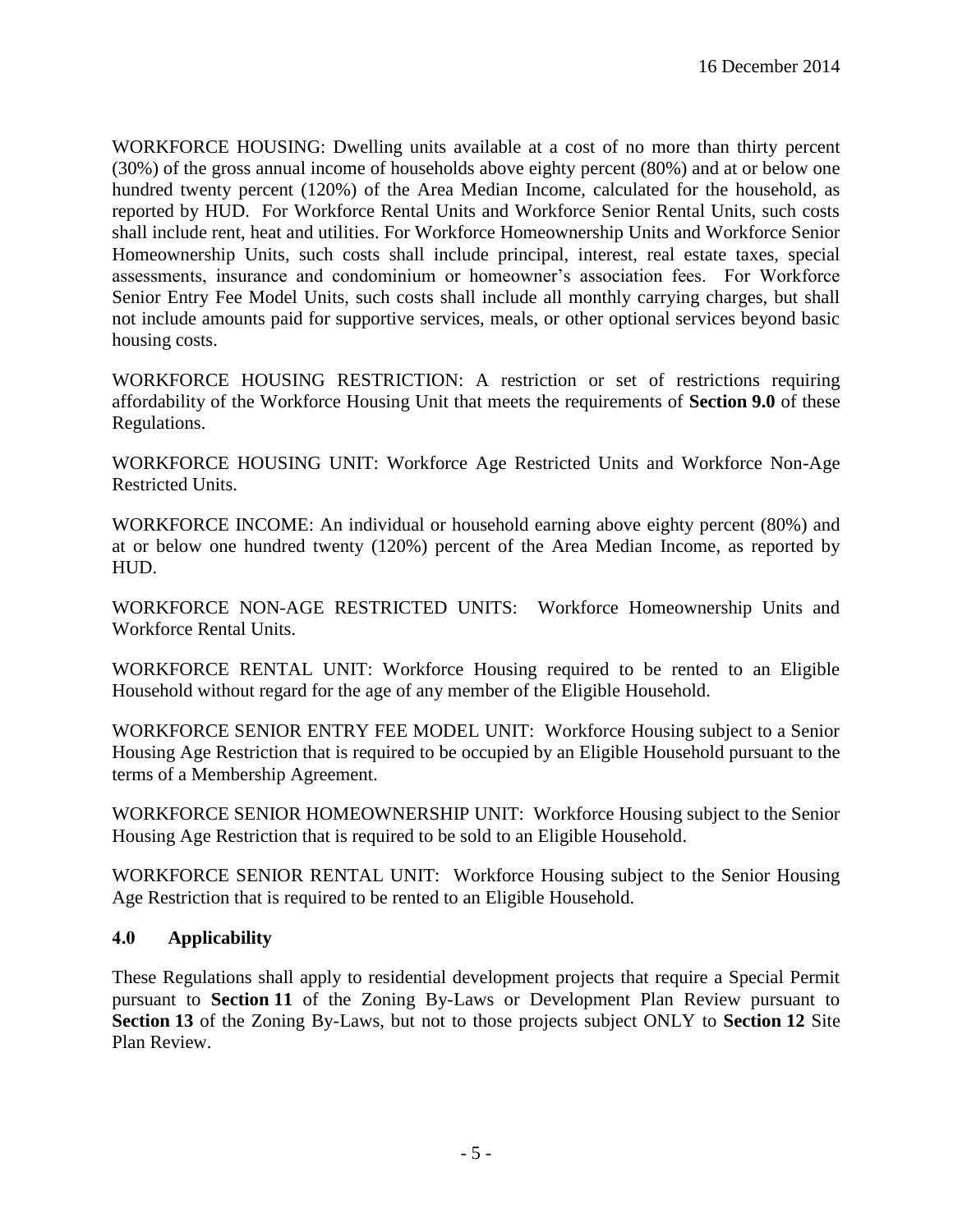#### **5.0 Mandatory Provision of Affordable and Workforce Units**

The Special Permit Granting Authority (SPGA), as a condition of approval of any development referred to in **Section 11** or **Section 13** of the Zoning By-Laws (and with respect to any development undergoing Site Plan Review referred to in **Section 12** of the Zoning By-Laws for which a Development Plan pursuant to **Section 13** of the Zoning By-Laws previously was approved), shall require that the development complies with the obligation to provide Affordable Housing Units or Workforce Housing Units pursuant to **Section 6.1** of these Regulations

#### **6.0 Permitting of Affordable and Workforce Units**

- 6.1 Obligations of the Applicant
	- A. Per the provisions of the Enabling Legislation, it is the purpose of these Regulations that ten percent (10%) of the total housing units are designated as Affordable Housing Units and Workforce Housing Units, in the aggregate.
	- B. Each applicant shall include in the Project Review Application Form, pursuant to **Article III, Special Permits** and **Article V, Development Plan Review** of the Administrative Rules and Regulations for NAS South Weymouth, all information needed for the Special Permit Granting Authority to ensure compliance with these Regulations, including the total number of residential units proposed, the number and type of such units proposed to be Affordable Housing Units and the number and type of such units proposed to be Workforce Housing Units.
	- C. With respect to applications for Special Permits or Site Plan Review (which previously was the subject of a Development Plan), applicants shall describe procedures that will be used to obtain Certification of Income, pursuant to **Section 10.1**, from all prospective purchasers, renters or occupants to ensure that Affordable Housing Units and Workforce Housing Units are sold, rented or occupied only by Eligible Households.
	- D. Applicants shall demonstrate compliance with all applicable provisions of the Authority's Affordable and Workforce Housing Plan developed pursuant to **Section 7.0** of these Regulations.

#### 6.2 Calculation of Units

For purposes of calculating the number of Affordable Housing Units and Workforce Housing Units required, any fractional unit of 0.5 or greater shall be deemed to constitute a whole unit, providing that such rounding shall not increase the total number of Affordable Housing Units and Workforce Housing Units required overall.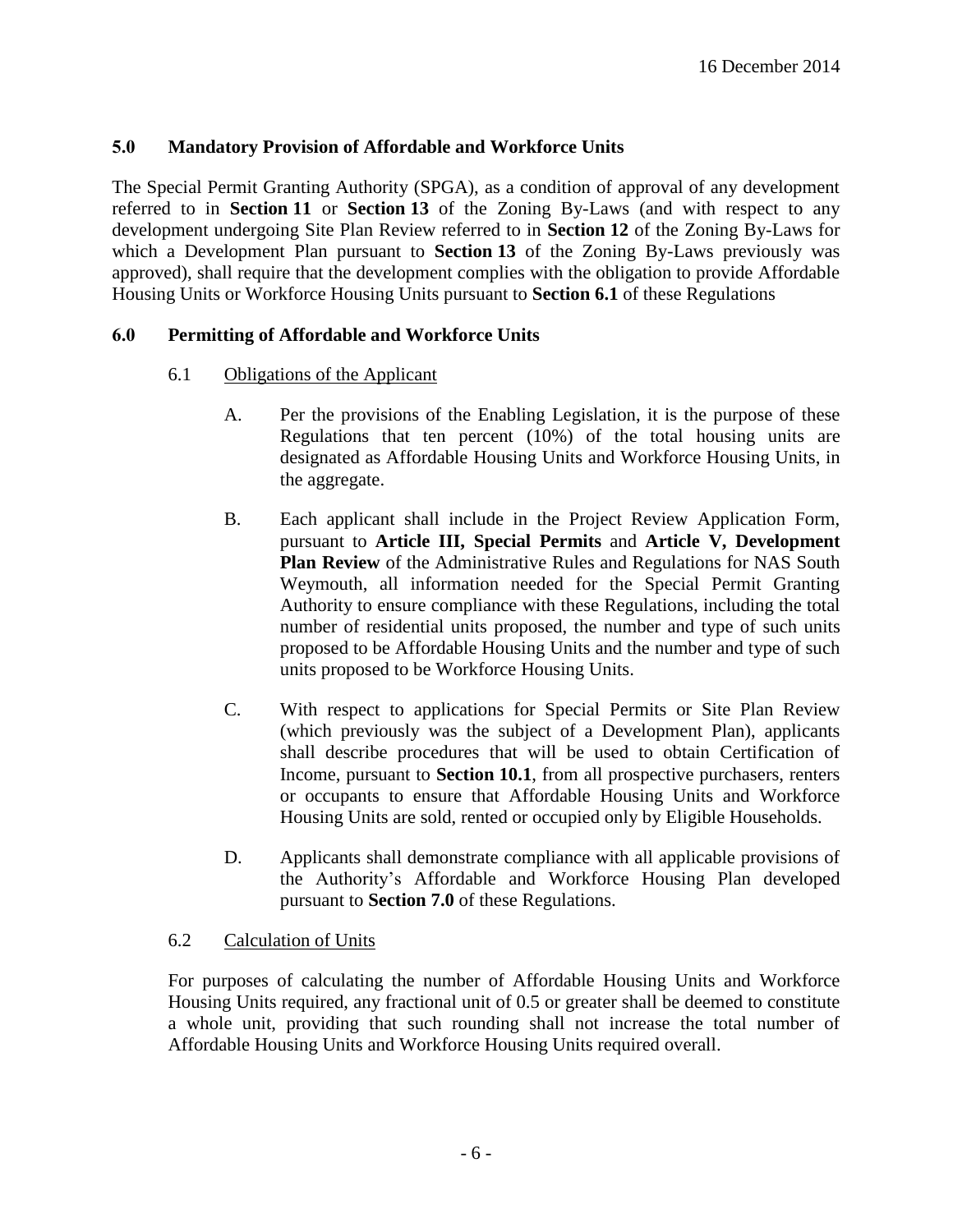# **7.0 Affordable and Workforce Housing Plan**

The Authority shall develop and revise, from time to time as may be necessary, an Affordable and Workforce Housing Plan which shall address the following issues:

#### 7.1 Siting of Affordable Housing Units and Workforce Housing Units

All Affordable Housing Units and Workforce Housing Units constructed under these Regulations shall be dispersed within each application so as not to be concentrated in one area, not to be located in less desirable locations than market-rate units and shall, in general, be no less accessible to public amenities. An applicant may locate Affordable Housing Units and/or Workforce Housing Units in a multi-family residential building of twenty units or more without being found to be unduly concentrating those units so long as no more than fifty percent (50%) of any rental units and/or forty percent (40%) of any condominium units are Affordable Housing Units and Workforce Housing Units.

# 7.2 Minimum design and construction standards for Affordable Housing Units and Workforce Housing Units

Affordable Housing Units and Workforce Housing Units shall be situated within mixedincome developments, shall be integrated with the rest of such developments and shall be comparable in design, appearance, construction and quality of materials with the marketrate units such that they are externally indistinguishable from market-rate units of the same type. In addition, the following standards shall apply:

- A. Mix of Units. Affordable Housing Units and Workforce Housing Units shall include the same proportional mix of bedroom counts as applicable to all residential development in NAS South Weymouth. Affordable Housing Units shall consist of apartment or condominium housing types. Workforce Housing Units shall include a mixture of apartment, condominium and townhouse housing types.
- B. Accessibility. In developments consisting of more than ten residential units, one or more units should comply with the Americans with Disabilities Act.
- C. Tenancy.
	- 1. Age Restricted Units.

Age Restricted Units may contain any mix of rental units, homeownership units or entry fee model units.

2. Non-Age Restricted Units.

Non-Age Restricted Units shall contain a mix of rental units and homeownership units as specified in the Affordable and Workforce Housing Plan, provided that: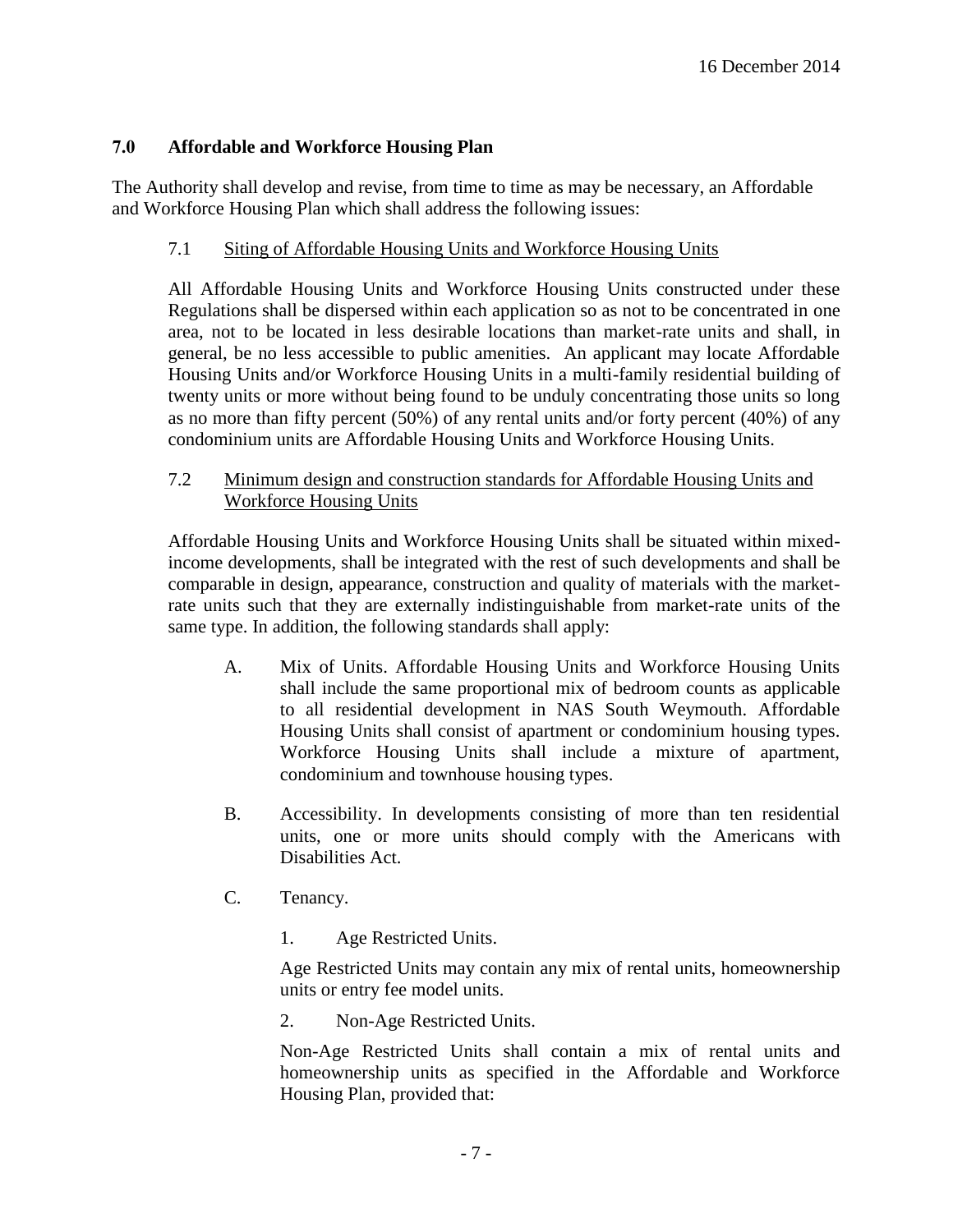- a. The Affordable and Workforce Housing Plan shall provide that up to seventy percent (70%) of the Affordable Non-Age Restricted Units will be Affordable Rental Units and the remainder shall be Affordable Homeownership Units.
- b. The Affordable and Workforce Housing Plan shall provide that up to fifty percent (50%) of the Workforce Non-Age Restricted Units will be Workforce Rental Units and the remainder shall be Workforce Homeownership Units.
- 7.3 Timing of construction or provision of Affordable Housing Units and Workforce Housing Units

Under each Site Plan Review (which previously was the subject of a Development Plan) or Special Permit application, Affordable Housing Units and Workforce Housing Units shall be provided coincident to the development of market-rate residential units, where feasible, but in no event shall the certification of occupancy of Affordable Housing Units or Workforce Housing Units, within each approval, be delayed beyond the point that all market-rate residential units, within an approval, have received certification of occupancy. Additionally, the timing of development shall occur in accordance with a construction schedule which shall be mutually agreed upon by the Authority and the applicant and set forth in writing. The construction schedule must identify units as Affordable Housing Units, Workforce Housing Units, or market-rate residential units; provided, however, that the location of Affordable Senior Entry Fee Model Units and Workforce Senior Entry Fee Model Units may change over time. This provision is intended to assure the inclusion and timely completion of the Affordable Housing Units and Workforce Housing Units.

#### 7.4 Preferences

The Affordable and Workforce Housing Plan shall specify what proportion of Affordable Housing Units and Workforce Housing Units shall be subject to specified preference requirements and how these preferences will be prioritized and allocated on the list of Eligible Households. No more than seventy percent (70%) of the Affordable Housing Units and Workforce Housing Units shall be allocated using the combined preference criteria. The Affordable and Workforce Housing Plan shall establish a mechanism for minimizing any disparate impact on underserved populations in the administration of these preferences.

Under the Affordable and Workforce Housing Plan, applicants for Affordable Housing Units and Workforce Housing Units within NAS South Weymouth shall be given preference, to the extent permitted by regulations promulgated by the Massachusetts Department of Housing and Community Development ("DHCD") and state or federal laws, with respect to the following conditions:

1. Individual requiring handicapped accessible units (for fully built-out accessible units only).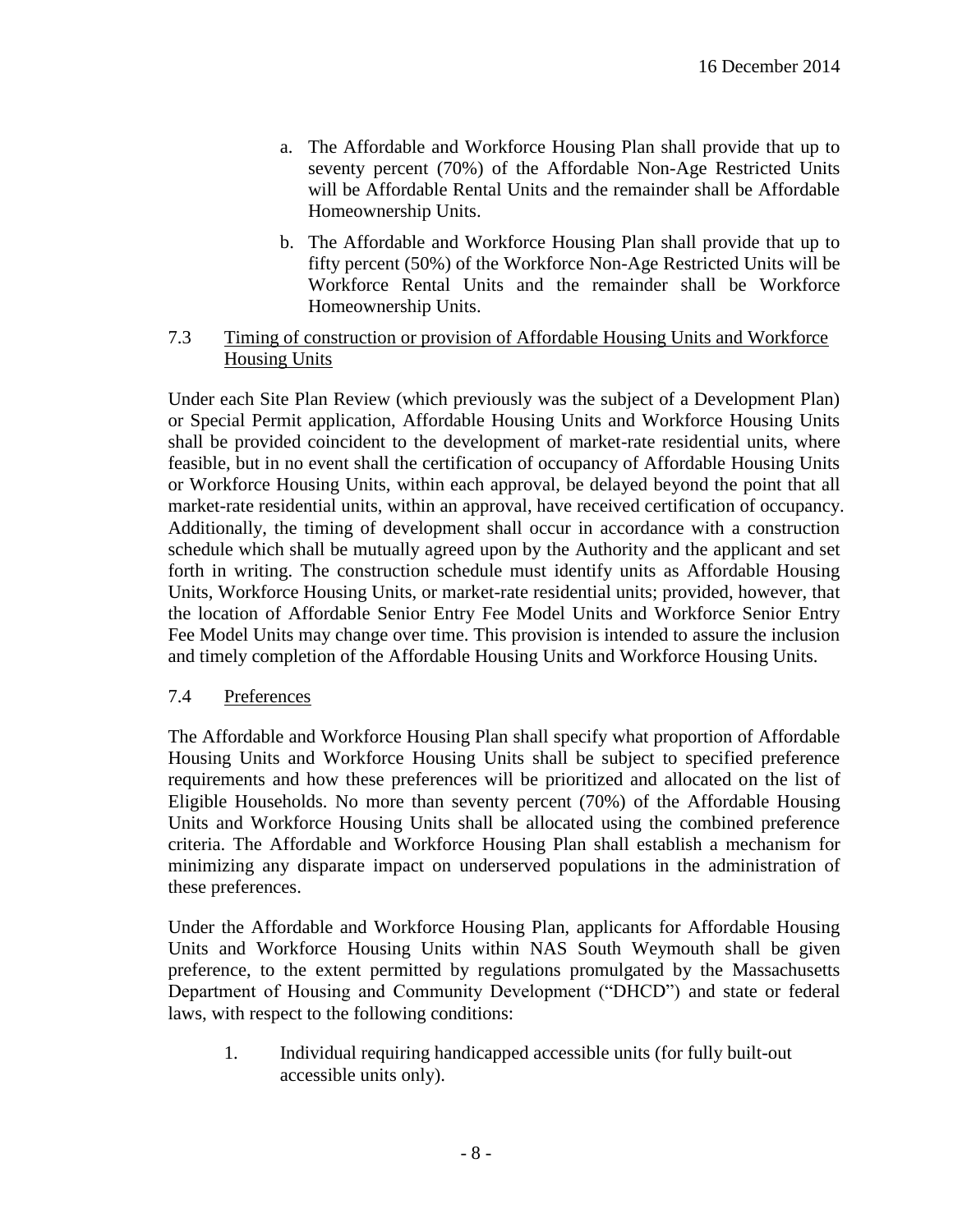- 2. Current resident of Abington, Rockland, Weymouth and NAS South Weymouth (in no particular order).
- 3. Current employee of Abington, Rockland and Weymouth and the Authority (in no particular order).
- 4. Currently employed in the Central Redevelopment Area.
- 5. First-time homebuyer, as defined in the Affordable and Workforce Housing Plan (for Workforce Homeownership Units only).

# 7.5 Marketing Plan for Affordable Housing Units and Workforce Housing Units

The Affordable and Workforce Housing Plan shall include an affirmative fair housing marketing  $plan(s)$ , or other method, which describes how the Affordable Housing Units and Workforce Housing Units will be marketed to potential homebuyers and tenants. The Affordable and Workforce Housing plan shall include a description of the lottery or other process to be used for selecting homebuyers, tenants and occupants.

7.6 Participation in Commonwealth Programs

When providing Affordable Homeownership Units, developers are encouraged to use LIP or comparable documents (deeds) to possibly avoid delays and additional costs. Interested buyers of Affordable Homeownership Units should attempt to use LIP or comparable mortgage standards when pursuing permanent mortgage financing. Interested renters of Affordable Rental Units should also attempt to use LIP or comparable standards, with the exception of the prohibition on co-signers. These types of LIP or comparable standards do not apply to Workforce Housing Units or Affordable Senior Entry Fee Model Units.

# **8.0 Affordable Housing Restrictions**

Each Affordable Housing Unit shall be subject to an Affordable Housing Restriction, defined in **Section 3.0**, which is recorded with the applicable Registry of Deeds and which contains the following:

- (a) Specification of the term of the Affordable Housing Restriction, which shall be in perpetuity;
- (b) The name and address of the Authority or its agent with a designation of its power to monitor and enforce the Affordable Housing Restriction;
- (c) A description of the Affordable Housing Unit by address, map and parcel number or plan location, and number of bedrooms;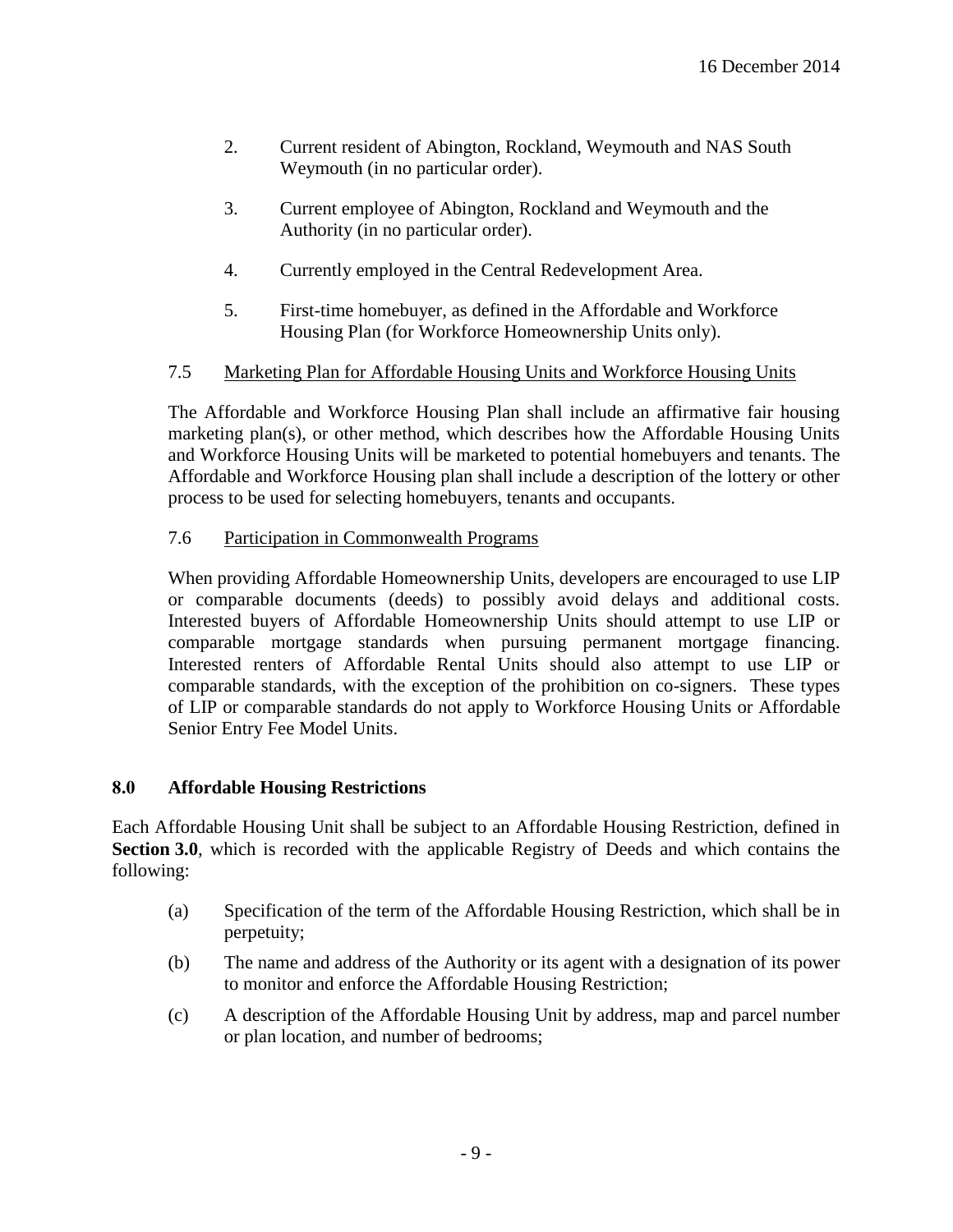- (d) Reference to the Affordable and Workforce Housing Plan, developed by the Authority pursuant to **Section 7.0** of these Regulations, to which the Affordable Housing Unit is subject;
- (e) A requirement that residents will be selected at the initial sale or initial rental and upon all subsequent sales and rentals from a list of Eligible Households compiled in accordance with the Affordable and Workforce Housing Plan;
- (f) For Affordable Homeownership Units and Affordable Senior Homeownership Units, reference to the method by which the maximum Resale Price will be set. For Affordable Rental Units and Affordable Senior Rental Units, reference to the formula by which rent will be set. For Affordable Senior Entry Fee Model Units, reference to the method by which the entry fee and monthly carrying charges will be set.
- (g) With respect to Affordable Homeownership Units and Affordable Senior Homeownership Units only, reference to the Authority's option to purchase the unit in the event that an Eligible Household cannot be located to purchase the unit following reasonable marketing efforts, and details regarding the length of time and required documentation applicable to the option to purchase (see **Section 11.3**);
- (h) Designation of the priority of the Affordable Housing Restriction over other mortgages and restrictions;
- (i) A requirement that only an Eligible Household may reside in an Affordable Housing Unit, as defined in **Section 3.0**, and that notice of any lease or occupancy of any unit of Affordable Housing shall be given to the Authority or its agent;
- (j) Provision for effective monitoring and enforcement of the terms and provisions of the Affordable Housing Restriction by the Authority or its agent;
- (k) Provision that the restriction on an Affordable Housing Unit shall run in favor of the Authority or its agent, in a form approved by the Authority, and shall limit sale and resale or rental to, and occupancy by, an Eligible Household;
- (l) Provision that the owner(s) or manager(s) of Affordable Rental Unit(s), Affordable Senior Rental Units and Affordable Senior Entry Fee Model Units shall file an annual report to the Authority, in a form specified by the Authority or its agent, certifying compliance with the provisions of these Regulations and containing such other information as may be reasonably requested in order to ensure affordability; and
- (m) A requirement that residents in an Affordable Housing Unit provide such information as the Authority or its agent may reasonably request in order to ensure affordability.

# **9.0 Workforce Housing Restrictions**

Each Workforce Housing Unit shall be subject to a Workforce Housing Restriction, defined in **Section 3.0** and further detailed in the Affordable and Workforce Housing Plan developed by the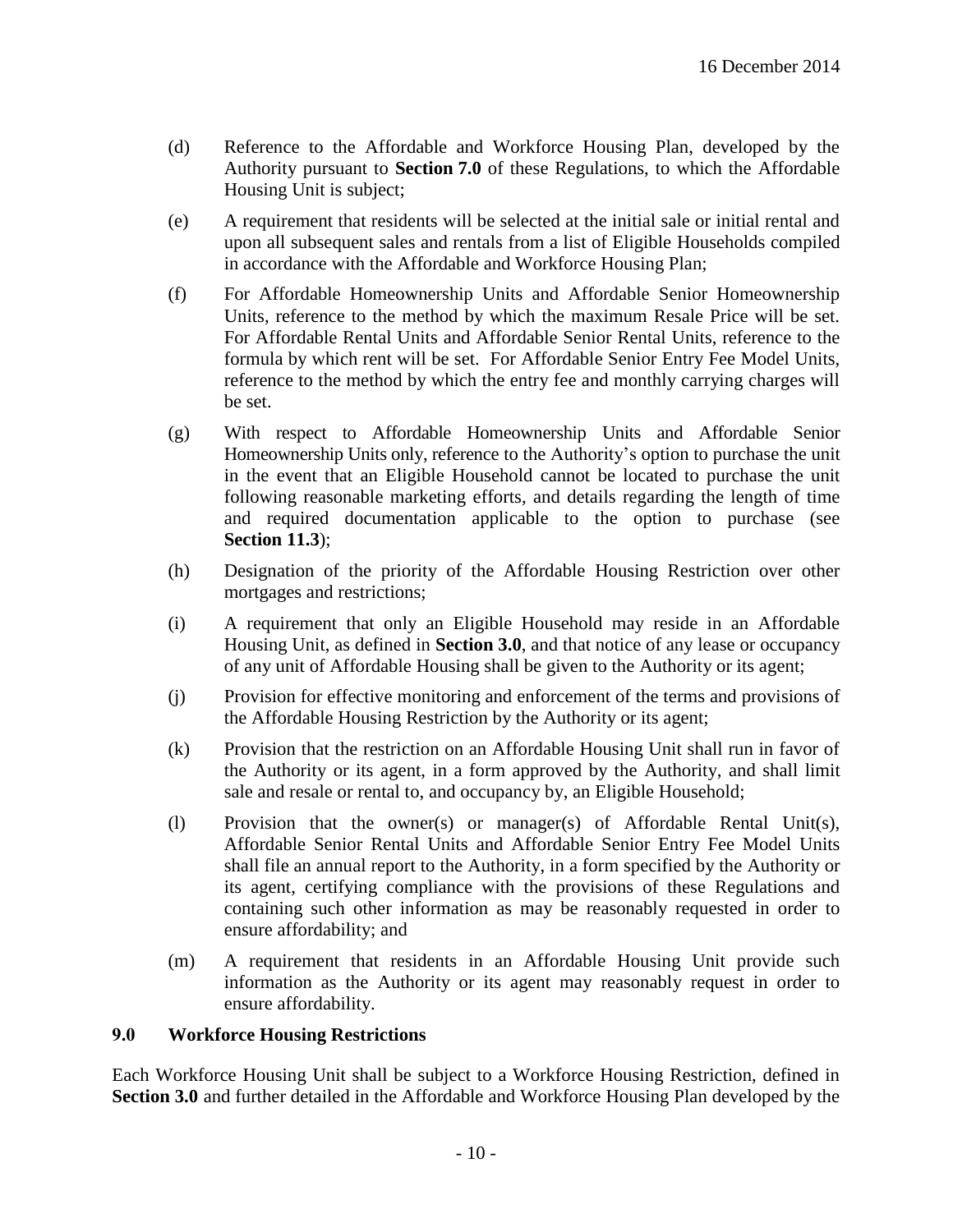Authority pursuant to **Section 7.0** of these Regulations. Such Workforce Housing Restrictions either shall be recorded with the applicable Registry of Deeds or shall be enforced by such other mechanism as shall be specified in the Affordable and Workforce Housing Plan and which contains the following:

- (a) Specification of the term of the Workforce Housing Restriction;
- (b) The name and address of the Authority or its agent with a designation of its power to monitor and enforce the Workforce Housing Restriction;
- (c) A description of the Workforce Housing Unit by address, map and parcel number or plan location, and number of bedrooms;
- (d) Reference to the Affordable and Workforce Housing Plan, developed by the Authority pursuant to Section 7.0 of these Regulations, to which the Workforce Housing Unit is subject;
- (e) A requirement that residents will be selected at the initial sale or initial rental and upon subsequent sales and rentals during the term of the Workforce Housing Restriction from a list of Eligible Households compiled in accordance with the Affordable and Workforce Housing Plan;
- (f) For Workforce Homeownership Units and Workforce Senior Homeownership Units, reference to the method that will be used to ensure that the unit is affordable to an Eligible Household, which method may include but is not limited to setting a maximum Resale Price, provisions for financing assistance to subsidize the cost of the unit or such other mechanisms as may be specified in the Affordable and Workforce Housing Plan to ensure the affordability of Workforce Homeownership Units and Workforce Senior Homeownership Units. For Workforce Rental Units and Workforce Senior Rental Units, reference to the method by which rent will be set. For Workforce Senior Entry Fee Model Units, reference to the method by which the entry fee and monthly carrying charges will be set.
- (g) With respect to Workforce Homeownership Units and Workforce Senior Homeownership Units only, reference to the Authority's option to purchase the unit in the event that an Eligible Household cannot be located to purchase the unit following reasonable marketing efforts, and details regarding the length of time and required documentation applicable to the option to purchase (see **Section 11.3**);
- (h) Designation of the priority of any Workforce Housing Restriction over other mortgages and restrictions;
- (i) A requirement that only an Eligible Household may reside in a Workforce Housing Unit during the term of the Workforce Housing Restriction and that notice of any lease or occupancy of any unit shall be given to the Authority or its agent;
- (j) Provision for effective monitoring and enforcement of the terms and provisions of the Workforce Housing Restriction by the Authority or its agent;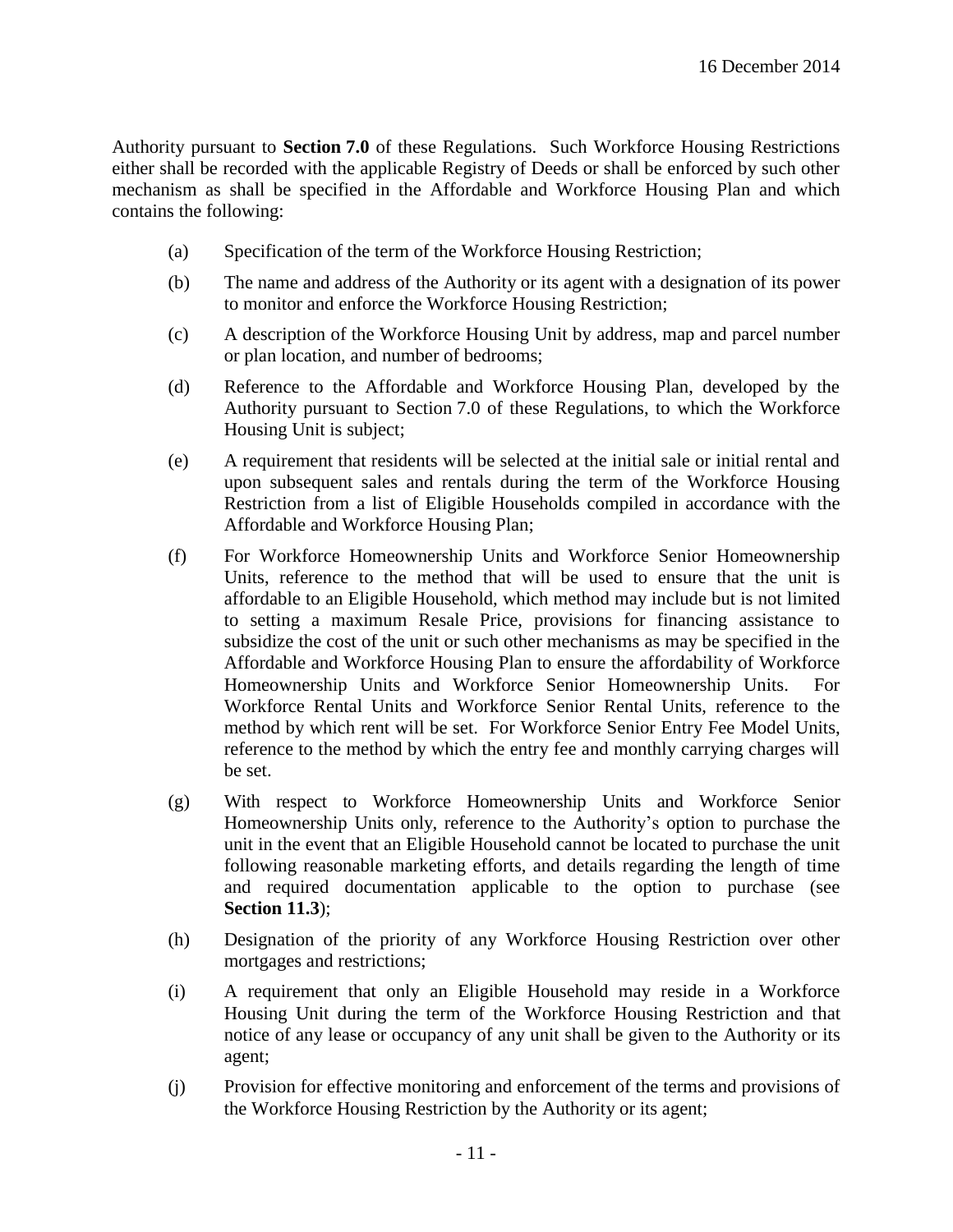- (k) Provision that the restriction on a Workforce Housing Unit shall run in favor of the Authority or its agent, in a form approved by the Authority, and shall limit sale and resale or rental to and occupancy by an Eligible Household during the term of such restriction;
- (l) Provision that the owner(s) or manager(s) of a Workforce Rental Unit(s), Workforce Senior Rental Units and Workforce Senior Entry Fee Model Units shall file an annual report to the Authority, in a form specified by the Authority or its agent, certifying compliance with the provisions of these Regulations and containing such other information as may be reasonably requested in order to ensure affordability; and
- (m) A requirement that residents in a Workforce Housing Unit provide such information as the Authority or its agent may reasonably request in order to ensure affordability.

# **10.0 Maximum Incomes and Selling Prices; Initial Sale**

# 10.1 Certification of Income

To ensure that only Eligible Households rent or purchase Affordable Housing Units or Workforce Housing Units, the purchaser/renter/occupant shall be required to establish the Household Income by submitting proof of income as required by the Affordable and Workforce Housing Plan. Households applying for Affordable Homeownership Units will need to comply with the current LIP income and asset limits. The Household Income of renters shall be re-certified every year.

# 10.2 Maximum Sale, Rental and Occupancy Prices

- A. For an Affordable Rental Unit, Affordable Senior Rental Unit, Workforce Rental Unit or Workforce Senior Rental Unit, the monthly rent payment, including heat and utilities, shall not exceed thirty percent (30%) of the maximum monthly income permissible for an Eligible Household, assuming the first bedroom is occupied by two (2) persons and all other bedrooms at one (1) person per bedroom, except in the event of an Eligible Household with a Section 8 voucher, in which case such program's rent limits shall apply.
- B. For an Affordable Senior Entry Fee Model Unit or a Workforce Senior Entry Fee Model Unit, the monthly carrying charges, including heat and utilities, but excluding amounts paid for supportive services, meals, or other optional services beyond basic housing costs, shall not exceed thirty percent (30%) of the maximum monthly income permissible for an Eligible Household, assuming the first bedroom is occupied by two (2) persons and all other bedrooms at one (1) person per bedroom, except in the event of an Eligible Household with a Section 8 voucher, in which case such program's rent limits shall apply.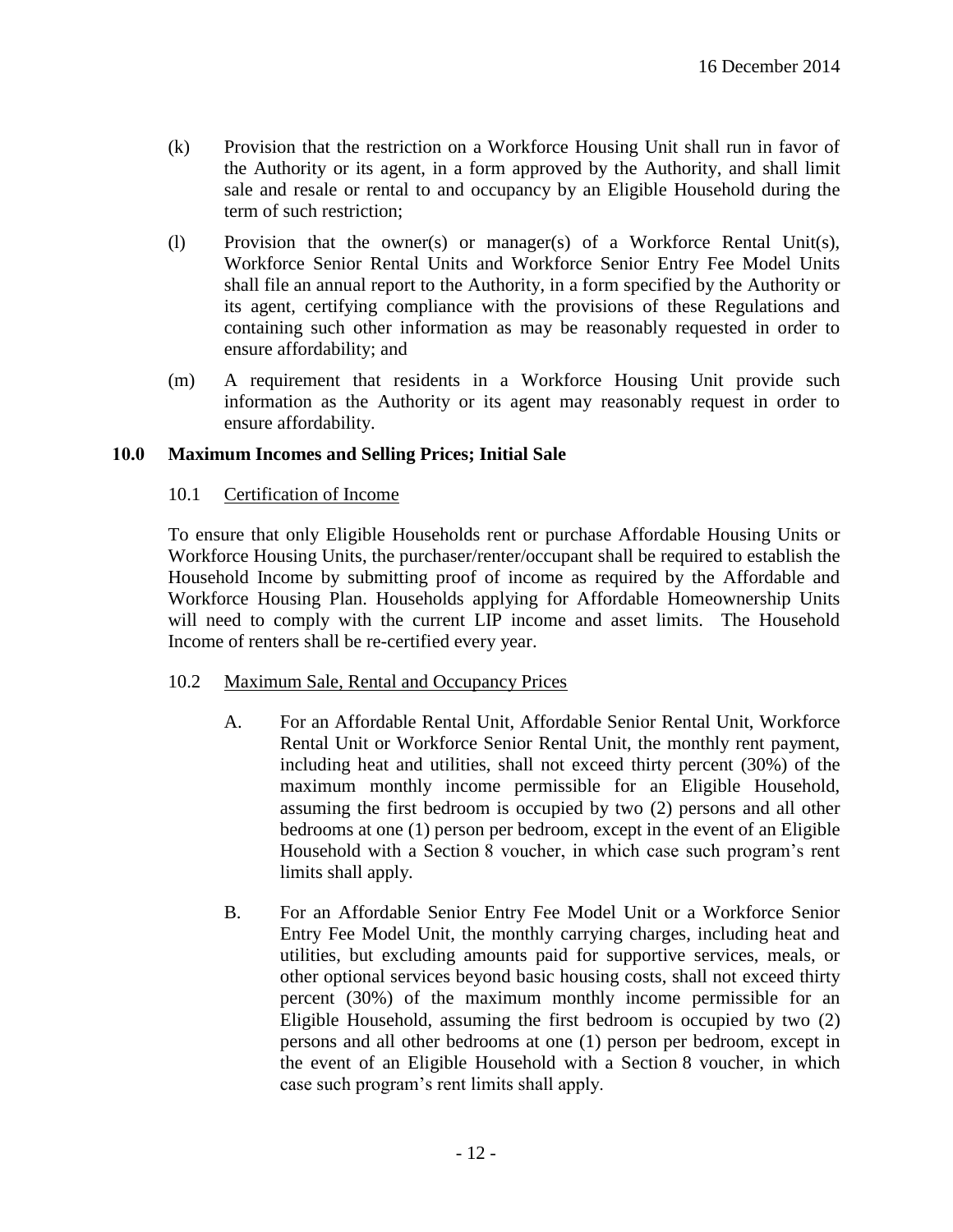- C. For an Affordable Homeownership Unit, Affordable Senior Homeownership Unit, Workforce Homeownership Unit or Workforce Senior Homeownership Unit, the monthly housing payment, including mortgage principal and interest, real estate taxes, special assessments, condominium and/or homeowner's association fees, insurance, shall not exceed thirty percent (30%) of the maximum monthly income permissible for an Eligible Household, assuming the first bedroom is occupied by two (2) persons and all other bedrooms at one (1) person per bedroom.
- D. The maximum sale price for an Affordable Homeownership Unit, Affordable Senior Homeownership, Workforce Homeownership Unit or Workforce Senior Homeownership Unit created under these Regulations is as established by the Authority, or its agent.

# **11.0 Preservation of Affordability; Restrictions on Resale**

Each Affordable Homeownership Unit, Affordable Senior Homeownership Unit, Workforce Homeownership Unit and Workforce Senior Homeownership Unit created in accordance with these Regulations shall have limitations governing its resale. The purpose of these limitations is to preserve the long-term affordability of the unit and to ensure its continued availability to Eligible Households. The resale controls shall be established through a restriction on the property, recorded at the applicable Registry of Deeds, and shall be in force in perpetuity subject to the terms of the restriction.

# 11.1 Resale Price

The Resale Price for sales beyond the initial sale to an Eligible Household shall be determined using a formula, to be specified in the Affordable and Workforce Housing Plan, set to ensure that the unit remains affordable to an Eligible Household. The depreciated value of Capital Improvements may be added as discussed in Section 11.2.

#### 11.2 Capital Improvements

Capital Improvements may be included in the Resale Price upon review and approval by the Authority. Examples of Capital Improvements may include:

- 1. new roof;
- 2. replacement of windows due to wear and tear;
- 3. replacement of siding, shingles, or clapboard due to damage or long-term wear and tear;
- 4. heating or plumbing replacement;
- 5. structural deficiencies such as termite or other pest damage, water damage or other damage caused by forces beyond the owner's control; and,